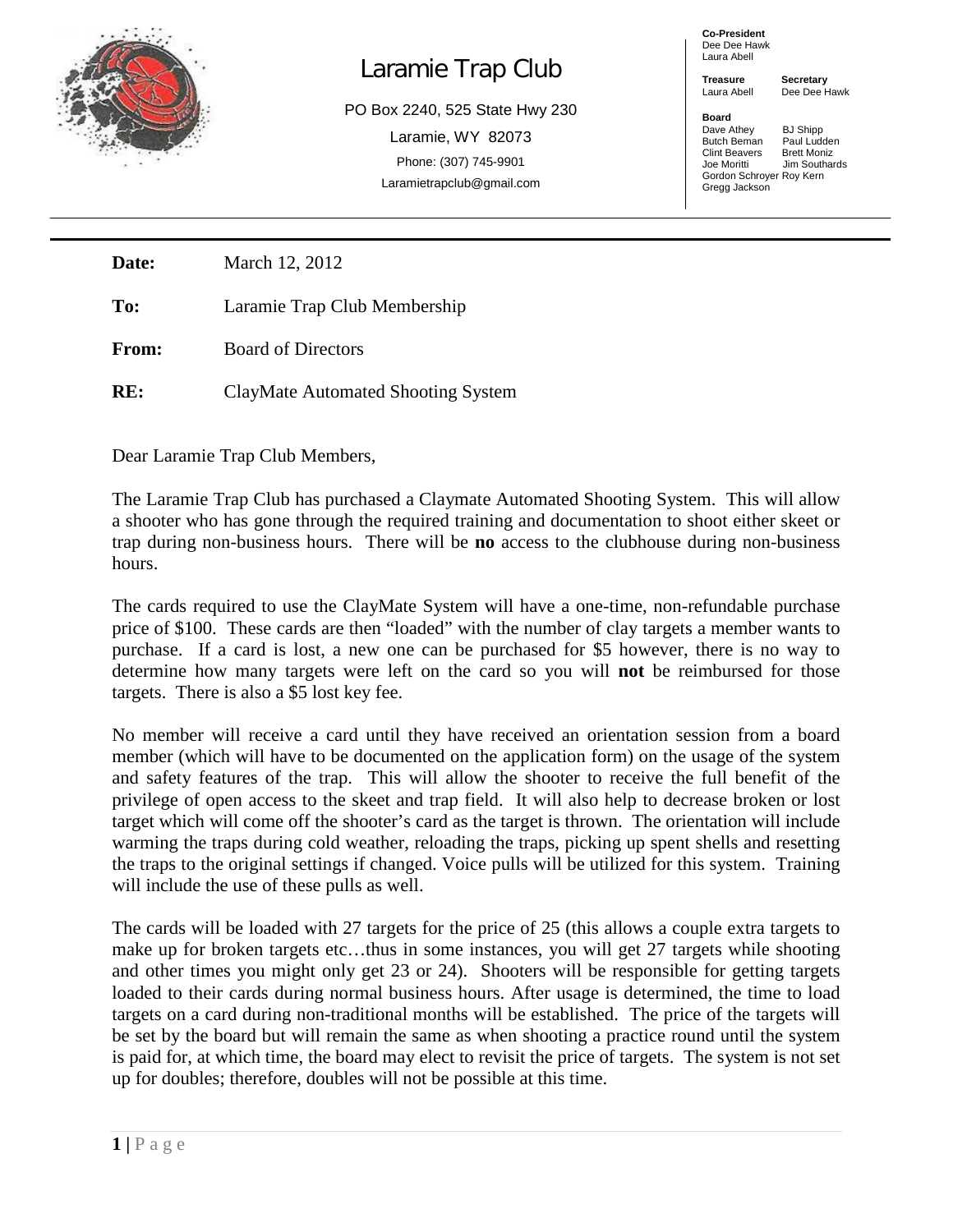This system will be a privilege to LTC members. If there is a lot of vandalism or theft during the time the ClayMate system is installed, the board reserves the right to revoke the privileges of an individual or to pull the whole system. If this is the case, you will be refunded for the targets left on your card but not the \$100 fee. It will be up to the individual shooters to police one another to insure this system and these privileges are not abused. If you come to the club, and there is a mess that has not been cleaned up or the targets are missing, please inform a board member immediately. The ClayMate cards are tracked to an individual thus we will have a record of attendance at the club.

If you are shooting using the ClayMate System and another individual is waiting for the system; please take turns with the system and limit your session to 50 targets/person.

All applications and revocations will be voted on and approved by the Board of Directors at their monthly meetings (normally scheduled for the second Monday of each month). The decisions of the board are final and there is **no** appeal process.

If you are interested in utilizing this privilege, please fill out the attached application and send a check for the \$100 non-refundable fee. We will contact you regarding a training schedule as soon as the system is in place.

Thank you for your time.

Sincerely,

Laramie Trap Club Board of Directors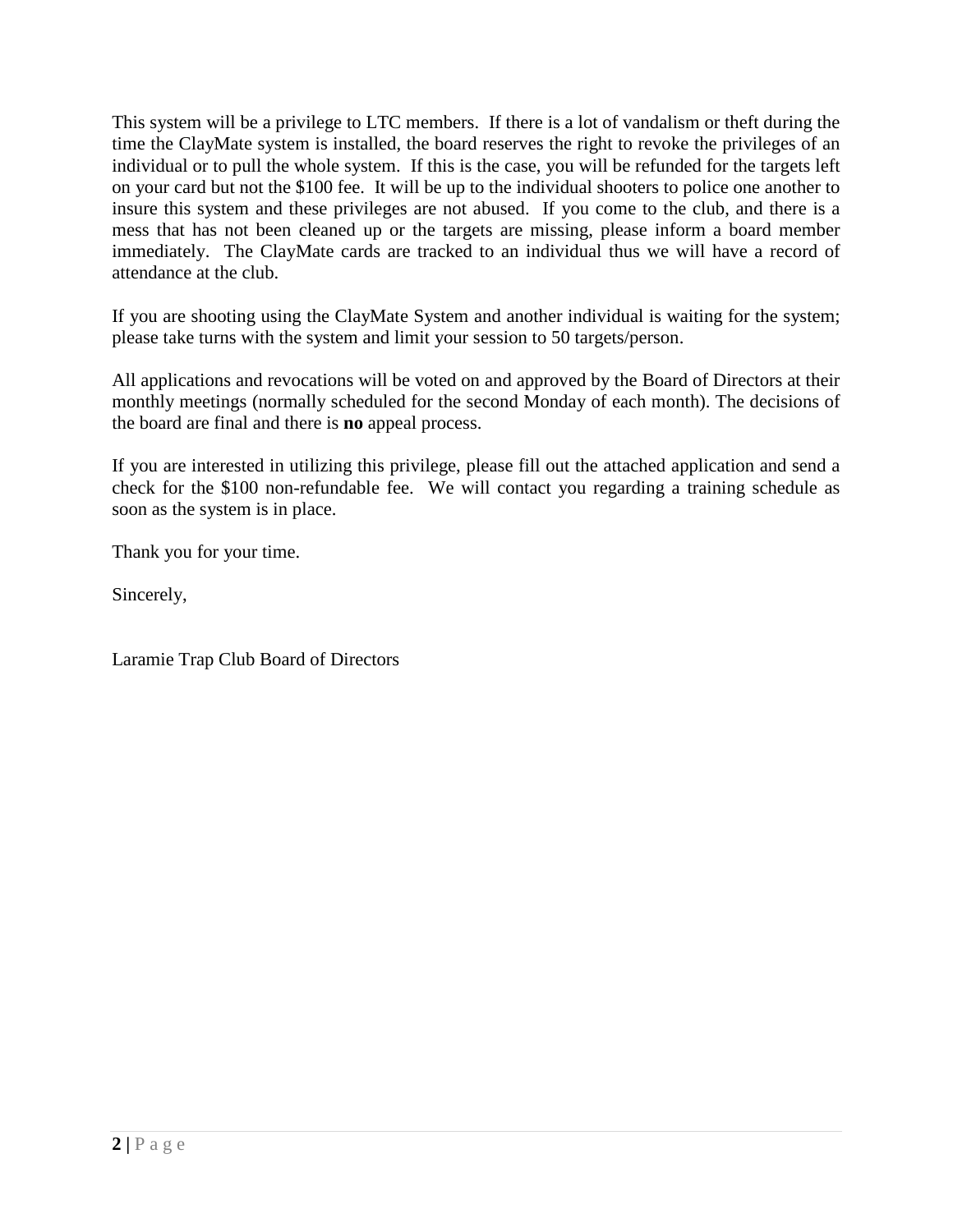## **Application for Laramie Trap Club Automated Shooting System Privileges**

Address:

Phone number: \_\_\_\_\_\_\_\_\_\_\_\_\_\_\_\_\_\_\_\_\_\_\_\_\_\_\_\_\_\_\_\_\_

Email address:

- 1) I will not hold the Laramie Trap Club, its members or its Board of Directors liable for any injuries, lost or broken equipment to myself or any guests/family members I bring to the LTC. \_\_\_\_\_\_ (initials)
- 2) I understand a \$100 fee is required to receive the card which will not be refunded under any circumstances.  $(i\nu)$  (initial)
- 3) I understand only one card can be read by the ClayMate system at any one time and if someone else is already using the system, it does not accept a second card. \_\_\_\_\_\_ (initials)
- 4) I understand the club's program/leagues/registered shoots etc. are the top priority and will be placed ahead of the individual shooter therefore a person may be asked to stop using the ClayMate System to institute a Club Shoot or Club program. \_\_\_\_\_\_\_\_ (initials)
- 5) I understand the system can run only the skeet house or the trap house but not both at the same time. <u>\_\_\_\_\_\_\_\_</u> (initial)
- 6) I understand I cannot shoot doubles with the ClayMate system. \_\_\_\_\_\_\_ (initials)
- 7) I understand if I abuse the privilege by not following the Laramie Trap club rules: including but not limited to; no alcohol on the shooting line; no alcohol allowed until done shooting; no unsafe shooting; no damage to the Laramie Trap Club property including but not limited to the club house, traps, or ClayMate System; my privileges will be revoked and not reinstated for a two year time period. (Signature Required)
- 8) I understand I may not always get 25 whole, legal targets while utilizing the ClayMate System. (initial)
- 9) I understand there is \$5 fee to reissue a lost key and a \$5 to replace a lost card. I also understand I will not receive credit for any remaining targets on the card that was lost and I will have to purchase new targets. (initial)